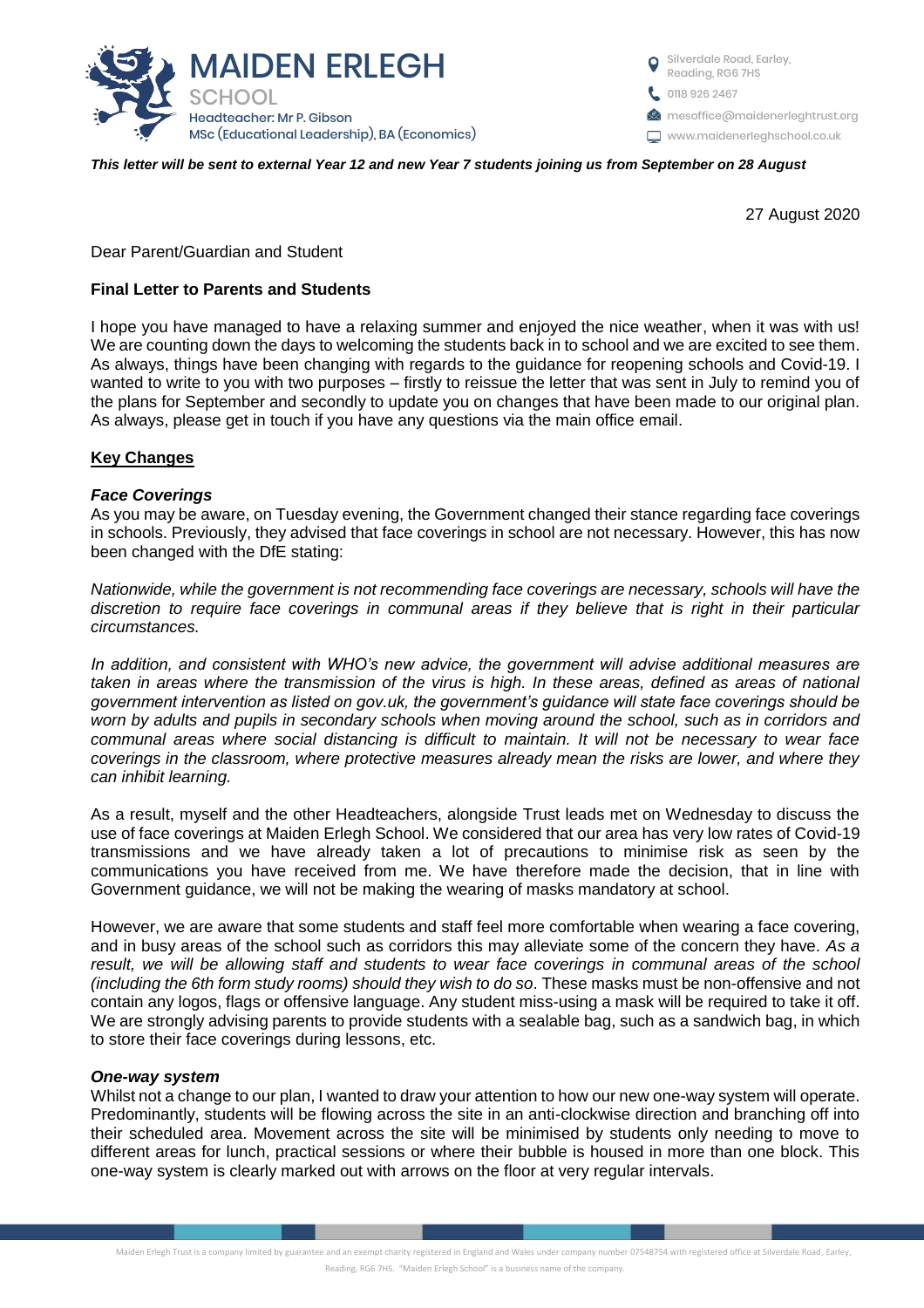# *Risk assessments for extremely clinically vulnerable students*

Over the INSET days on 1 and 2 September we will be contacting the parents of students who fall under the above category, to complete a risk assessment and ensure we are able to fully support their return. We are using the current NHS guidance on the definition of those who fall into the high-risk category. They are students who:

- have had an organ transplant
- are having chemotherapy or antibody treatment for cancer, including immunotherapy
- are having an intense course of radiotherapy (radical radiotherapy) for lung cancer
- are having targeted cancer treatments that can affect the immune system (such as protein kinase inhibitors or PARP inhibitors)
- have blood or bone marrow cancer (such as leukaemia, lymphoma or myeloma)
- have had a bone marrow or stem cell transplant in the past 6 months, or are still taking immunosuppressant medicine
- have been told by a doctor they have a severe lung condition (such as cystic fibrosis, severe asthma or severe COPD)
- have a condition that means they have a very high risk of getting infections (such as SCID or sickle cell)
- are taking medicine that makes them much more likely to get infections (such as high doses of steroids or immunosuppressant medicine)
- have a serious heart condition and are pregnant

If a student falls into this category, they will have received a letter from the NHS. If you feel your child is in this list and have not been contacted by the school by the end of the day on 2 September please email the school office. In addition, if you have received the letter from the NHS, please feel free to let us know.

# *Sixth Form*

There have been some minor changes to the organisation of lunches and study areas which will be communicated to you separately in an email from Miss Cheshire.

## *Fire Evacuation*

In the event of a fire or a fire alarm sounding, this becomes the highest risk (meaning fire evacuation plans supersede any plans for Covid-19) and students should follow guidance that will be given to them on their first day back and all instructions given by staff during the fire alarm. Due to a marquee being erected on the top tennis courts we will have limited capacity for congregation and students in the following year groups should assemble in these new areas:

Years 7-10 – Top tennis court

Year 11 – Lower tennis court

Years 12&13 – Astro pitches

## *Catch up funding and education continuation*

As you may be aware, the Government introduced £1bn of funding for schools to help students catch up following the school closures last academic year. We have recently been informed that this equates to approximately £80 per student. We are still firmly of the belief that the best way for students to make expected progress is by Quality First Teaching and this is something we will continue to provide. In addition, Miss Young will be carrying out a needs analysis in September and targeting students who we believe will benefit from the use of this funding. It is important to note, that not every student will receive tutoring etc, this will be directed at those who need most support to get them back on track in their learning.

## *Perspex Screens*

To ensure we are able to accommodate all students safely at lunch, students who will be eating in the larger dining room (Year 9, 10 and 11) will be able to face each other whilst eating following the installation of over 50 Perspex screens. In other areas (Lower school hall (Year 7) and the small dining room (Year 8)) students will sit side by side eliminating the risk of face to face contact.

## **Further information**

I would now like to recap on information shared with you before July to ensure you are fully aware of the systems in place to keep everyone safe whilst maintaining a high-quality education.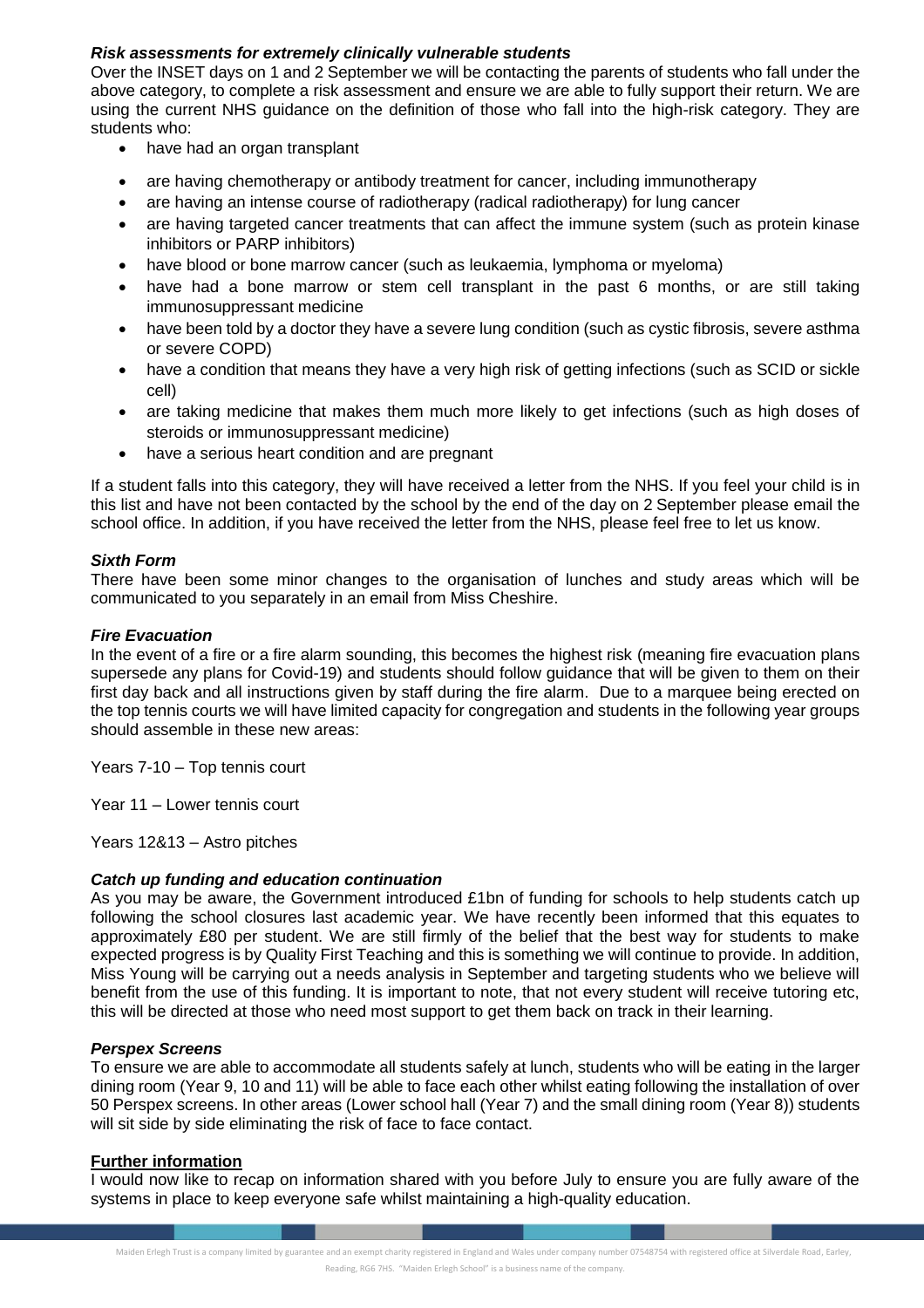# **Testing, Hygiene and Cleaning**

Firstly, it is crucial that if a student or someone in the household displays symptoms of Covid-19 they must remain at home and immediately book a test. We also ask that you inform the school and if the test is positive you fully engage with the NHS track and trace process. As a school we will work with our local Health Protection Team should there be an outbreak.

One of the biggest barriers to preventing the spread of Covid-19 is good hand and respiratory hygiene. We have invested heavily in hand sanitiser products including wall dispensers to be installed at entry and exit points and outside toilets to ensure students are able to sanitise their hands easily and regularly. There will also be regular reminders in the form of posters and tutor messages about this important barrier to infection. Respiratory hygiene is also crucial in minimising any risk and we are asking students to follow the catch it, bin it, kill it message but to do this we need your support in providing students with packs of tissues should they require them. Bins will be available in every classroom and around the school for the disposal of used tissues.

We will have added further cleaning regimes throughout the day to ensure that the most touched areas, such as door handles, are cleaned more often than normal.

#### **Daily Logistics**

The main change to the normal school day will be the generation of year group 'bubbles'. This entails timetabling lessons in blocks or areas of the school to reduce the contact with other year groups. From September the majority of lessons will take place in the blocks below for each year group and students should go to these blocks at the start of the first day. This is also where their tutor groups will be based:

Year 7 – Lower School Year 8 – N and P block Year 9 – G Corridor Year 10 – H Corridor Year 11 – L Corridor Year 12 – F Corridor Year 13 – B, S and C Block

It is important to note that whilst most lessons are in these areas, there may be some overspill into other areas and when this does occur, there is a strict one-way system in place to minimise close contact during these transition times. This will also allow students to still access practical subjects, such as PE, music, science, etc. All practical subjects have been risk assessed and will only carry out activities deemed safe.

At breaktime students will be expected to stay in their assigned area and at lunch the students will eat in the following places:

Year 7 – Lower School Hall (over 3 snack breaks) Year 8 – Dining Room 1 (over 3 snack breaks) Years 9, 10 & 11 – Dining Room 2 (1 snack break per year group) Year 12 &13 – see separate letter

**Whilst hot food will be available in these areas, we are encouraging all students, including 6th form, to bring a packed lunch to school to help us manage the queues and help to maintain the safety of students and staff.** 

Arrival times will be staggered to ensure a safe arrival to school by minimising the contact with other year groups. The times below are when we expect students to arrive at school and in addition we are asking students to use different entrances which are also laid out below (for  $6<sup>th</sup>$  form please refer to specific letter):

| <b>Arrival Time</b> | <b>Year Group</b> | <b>Entrance</b> | <b>Year Group</b> | <b>Entrance</b>       |
|---------------------|-------------------|-----------------|-------------------|-----------------------|
| 8.30am              |                   | Silverdale      | Sixth Form Tutor  | Maiden Erlegh         |
|                     |                   | Road Entrance   | Week              | <b>Drive Entrance</b> |
| 8.35am              | 8                 | Silverdale      | 10                | Maiden Erlegh         |
|                     |                   | Road Entrance   |                   | <b>Drive Entrance</b> |
| 8.40am              | 9                 | Silverdale      | 11                | Maiden Erlegh         |
|                     |                   | Road Entrance   |                   | <b>Drive Entrance</b> |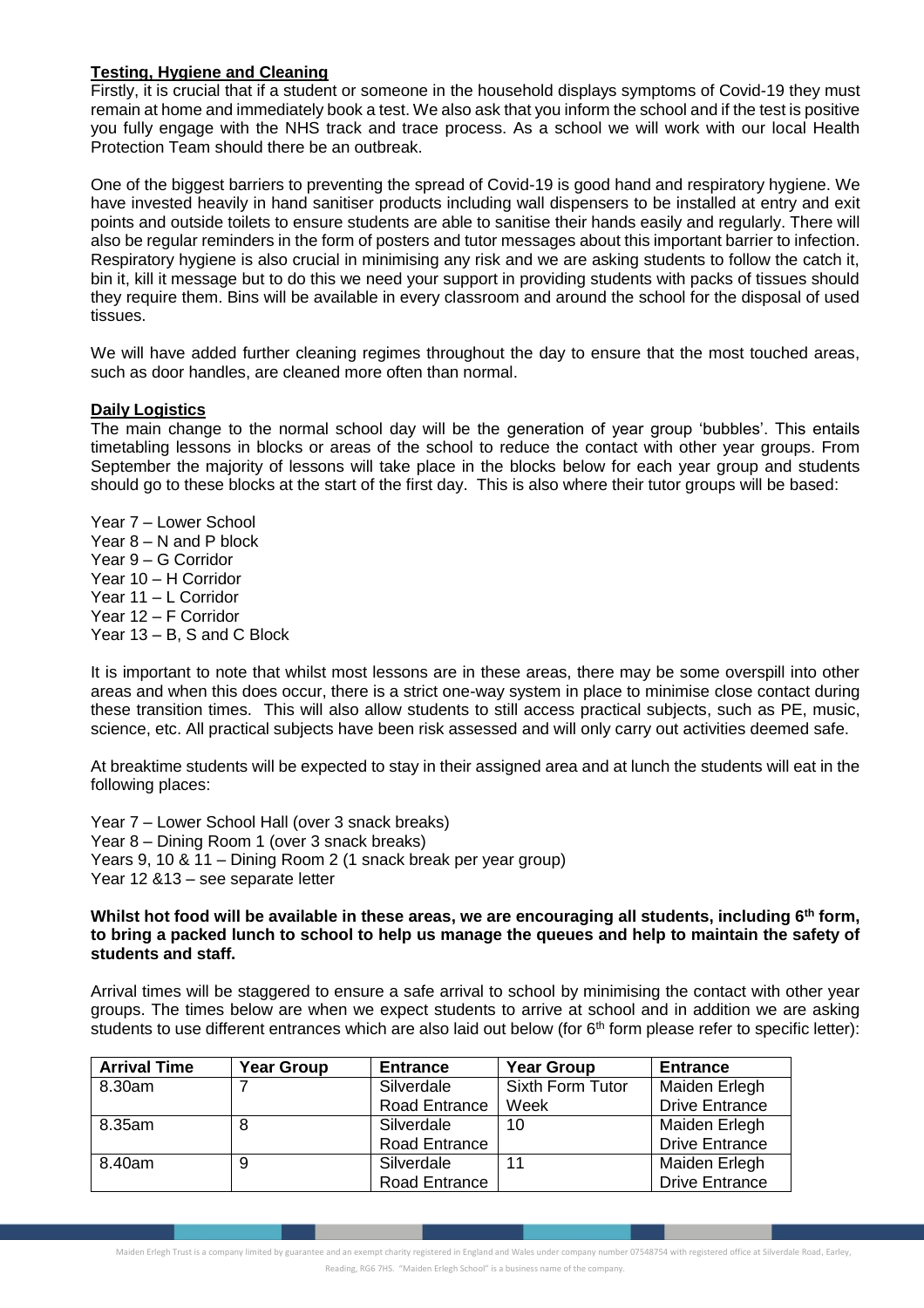| 5 minutes before<br>their 1 <sup>st</sup> |  | Sixth Form Non-<br><b>Tutor Week</b> | Maiden Erlegh<br>Drive Entrance |
|-------------------------------------------|--|--------------------------------------|---------------------------------|
| scheduled                                 |  |                                      |                                 |
| lesson                                    |  |                                      |                                 |

If students are scheduled to enter via the Silverdale Road entrance, we are asking that they do not walk down Maiden Erlegh Drive but instead walk around to the front of school and enter from Silverdale Road. However, if this is not possible they must walk along the top car park by Aldryngton and enter via the Silverdale Road main gate. Likewise, if a student is due to enter via the Maiden Erlegh Drive gate, we are asking that they do not enter via Silverdale Road but enter via Maiden Erlegh Drive. However, if this is not possible they must walk along the top car park and enter via the back gate. This will allow the flow of students to be more controlled, prevent bunching and therefore minimise the risk. **We are asking for your support on this to make the entry and exit to school as safe as possible.** We accept that this may add time to the journey of some students (we anticipate a max of 15 mins) but to meet Government guidance we must manage the flow of nearly 1900 students and with only 2 gates this is the best way to do so.

Departure from school will also be staggered to ensure bubbles do not mix. The timetable for departure is laid out below (times in brackets are for Friday):

| Departure Time        | Year Group | Entrance        | Year Group         | Entrance              |
|-----------------------|------------|-----------------|--------------------|-----------------------|
| 2.55pm                | 7          | Silverdale Road | Year 11            | Maiden Erlegh         |
| (2.20 <sub>pm</sub> ) |            | Entrance        |                    | <b>Drive Entrance</b> |
| 3.00 <sub>pm</sub>    | 8          | Silverdale Road | 10                 | Maiden Erlegh         |
| (2.25 <sub>pm</sub> ) |            | Entrance        |                    | <b>Drive Entrance</b> |
| 3.05pm                | 9          | Silverdale Road | 12 (when a         | Maiden Erlegh         |
| (2.30 <sub>pm</sub> ) |            | Entrance        | period 5 (4) is in | <b>Drive Entrance</b> |
|                       |            |                 | place)             |                       |
| 3.10pm                |            |                 | Year 13 (when a    | Maiden Erlegh         |
| (2.35 <sub>pm</sub> ) |            |                 | period 5 (4) is in | <b>Drive Entrance</b> |
|                       |            |                 | place)             |                       |

I am aware that some students may see this as unfair and as a result we will review the exit times at half term. **The exit gates are compulsory and once again we ask for your support on the use of Maiden Erlegh Drive and the Silverdale Road Entrance but where this is not possible we ask that the top car park is used.**

## **In lessons**

In lessons, students will be in normal class sizes and all chairs will face the front. The arrangement of rooms into rows means the time spent facing each other is minimised and thus the risk is reduced. The teacher will deliver lessons from the front of the room and there will be a gap of at least 2 metres between them and the students on the front row, again to minimise any risk to both the student and staff member. Should a student need individual support, this will be given from the side or behind.

Where resources need to be given out, these will be shared by the teacher to minimise the number of people touching them. The member of staff will also sanitise their hands before touching the resources each time. Homework will predominantly be submitted via Google Classroom and marked via this platform also. Where work cannot be handed in in this way, there will be a 48 hour window before the member of staff takes them home (if they have to) and a 48 hour window to return the work to minimise the risk.

In practical subjects there have been risk assessments carried out to ensure that activities follow the guidance and as a result some of our normal delivery may be slightly altered to ensure we maintain safety. Examples may include:

- Some experiments being demonstrated via a visualiser rather than students completing it.
- Scheduled PE rotas may incorporate different sports and activities to the normal.
- Singing may be removed from the music curriculum in the short term.
- Some tools in Design and Technology may not be used.

However, our aim is to offer the broadest curriculum we possibly can to ensure students get the best from their time in school. Whilst doing this, we must balance that desire with the requirement to keep everyone safe.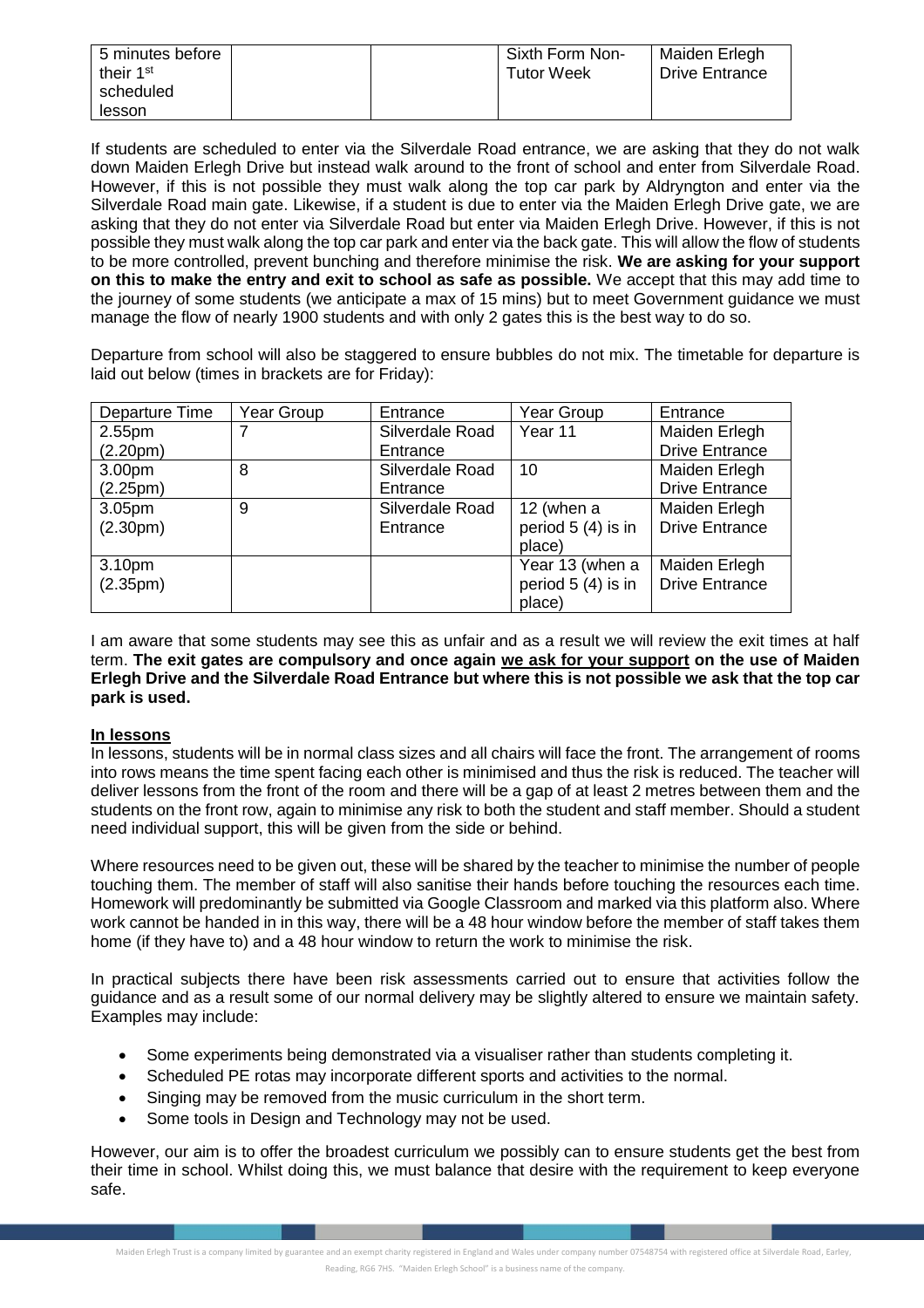There will be no shared tools for learning and so it is vital that students bring what is required for school. A letter has been sent out and we appreciate your support in ensuring your child is fully equipped for school.

## **Uniform**

Students will be expected to wear full school uniform as outlined in my previous letter and the guidance form the Department for Education clearly states that there is no requirement to clean this any more often than normal nor in a different way to normal. The exception to our normal school policy on uniform is that on days where students have practical PE lessons they will be able to wear their PE kit to and from school to prevent the requirement from getting changed in the changing rooms which are small and therefore maintaining a safe position would be difficult. We ask that students only wear the specified PE kit and do not add additional hoodies, etc. to this.

## **Academic and wellbeing support**

Our Heads of Department and teachers have been working tirelessly to prepare the curriculum for September and our 'revival' curriculum is ready for the students. This builds on using assessment and Personal Learning Checklists completed in lockdown to guide how the lessons will be sequenced and areas which still need to be revisited have been plotted in to the academic year. We work on a spiral curriculum model where what students learn previously is revisited through other topics and areas to ensure students know more and remember more. We are extremely confident that none of our students will be disadvantaged academically by the lockdown period.

We are also aware that some students may be struggling mentally from this period of lockdown and we have planned to do some work with students on how to cope with the change in routine of coming back to school and staff will also be trained on spotting signs in students which suggest they may not be ok. We will speak to the student and put appropriate support in place, where possible, and communicate with you on this. Please remember we are here to help if you feel you or your child needs support.

I also want to inform you that, from September 1 2020, Mrs J Bhadye will be our Designated Safeguarding Lead and should you have any queries or concerns relating to this area, please contact her via the school office.

#### **Attendance**

Finally, it is important to note that in March when the coronavirus (Covid-19) outbreak was increasing, the government made it clear that no parent would be penalised or sanctioned for their child's non-attendance at school. Now the circumstances have changed and it is vital for all children to return to school to minimise as far as possible the longer-term impact of the pandemic on children's education, wellbeing and wider development. Missing out on more time in the classroom risks pupils falling further behind. Those with higher overall absence tend to achieve less well in both primary and secondary school. School attendance will therefore be mandatory again from the beginning of the autumn term.

This means from the start of term in September, the usual rules on school attendance will apply, namely that parents have a duty to ensure that their child attends school regularly and schools have a duty to follow up absences which includes the issuing of sanctions, including fixed penalty notices.

Where a pupil/student is unable to attend school because they are complying with clinical and/or public health advice, we will offer them access to remote education and their absence will not be penalised. We expect there to be very few children in this category, however.

All other pupils must attend school unless a statutory reason applies (for example, the pupil has been granted a leave of absence, is unable to attend because of sickness, is absent for a necessary religious observance, etc).

We understand that for some parents this will be a worrying and anxious time. If you are anxious about your child returning to school, you should contact the school office as soon as possible in order to discuss your concerns.

Finally, I want to remind you that Years 7 and 12 will return for induction on Thursday 3 September (a separate reminder has/ will be sent to these year groups) and the other year groups on Friday 4 September. Entry to school on Friday 4 should follow the arrangements above.

We hope this letter reassures you that we have a secure plan in place to both keep the students safe and deliver a broad and balanced curriculum at the same time.